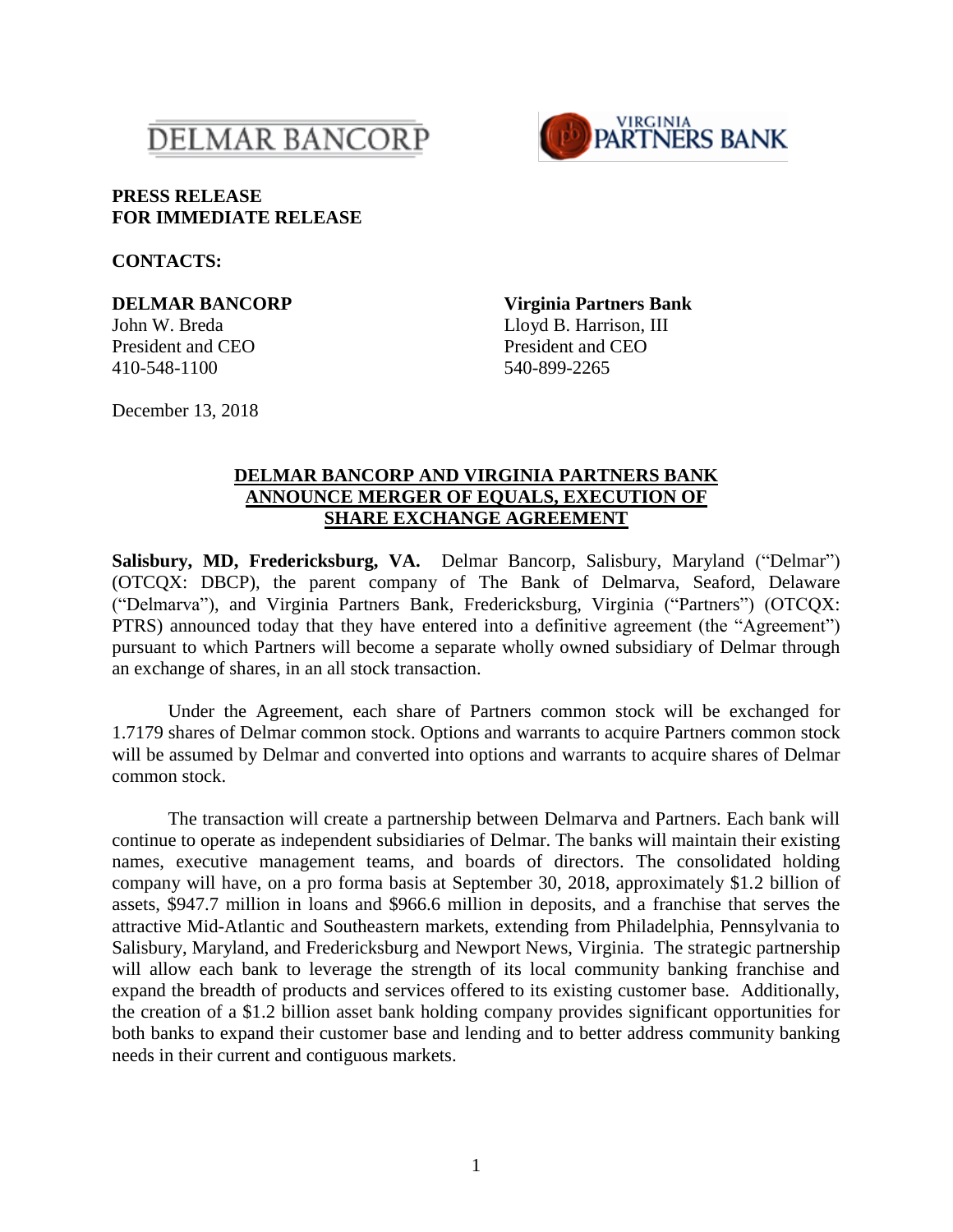At September 30, 2018, Partners had approximately \$420.1 million in assets, \$325.1 million in loans and \$344.5 million in deposits. Partners currently has three branches in Fredericksburg, Virginia, and trading under the name Maryland Partners Bank, a branch in La Plata, Maryland and a loan production office in Annapolis, Maryland. Partners is also a 51% owner of Johnson Mortgage Company, LLC, located in Newport News, Virginia.

At September 30, 2018, Delmar had approximately \$737.9 million in assets, \$622.5 million in loans and \$622.0 million in deposits. Delmarva currently has eleven branches located in Wicomico and Worcester Counties, Maryland and Sussex County, Delaware, three branches in the South Jersey/Philadelphia metro market doing business under the name of Liberty Bell Bank, and a loan production office in Rehoboth Beach, Delaware.

Based on the closing price of Delmar common stock on December 12, 2018 of \$7.80 per share, the transaction would have a value of \$13.40 per share of Partners common stock, and an aggregate value of approximately \$55.1 million, or approximately 135% of Partners' tangible common equity as of September 30, 2018. Holders of Partners common stock would own an aggregate of approximately 44% of the outstanding shares of Delmar following completion of the share exchange (including shares subject to a warrant to purchase 450,000 shares of Partners common stock at an exercise price of \$12.75 per share, which will be exercised for shares of Delmar common stock following completion of the share exchange). Delmar expects that the transaction will be accretive to Delmar's earnings during the first full year following the closing of the transaction, and will result in modest dilution to tangible book value, which is expected to be earned back in less than three years. Delmar expects to achieve approximately 21% in cost savings, of which 25% will be realized in 2019, and 100% in 2020.

Kenneth R. Lehman currently serves on the Board of Directors of both Partners and Delmar. Following the completion of the transaction, Board of Directors of Delmar will consist of five current members of the Delmar Board of Directors, four current members of the Partners Board of Directors and Mr. Lehman.

The transaction is expected to close in the second quarter of 2019. The Agreement has been unanimously approved by the boards of directors of both Delmar and Partners and is subject to approval by the shareholders of Partners, the approval of the applicable bank regulatory authorities, and the satisfaction or waiver of the conditions to closing and covenants of each party contained in the Agreement.

John W. Breda, President and CEO of Delmar said, "We are extremely excited about the proposed transaction with Partners and the transformative opportunities the combination creates for us. Partners has a strong brand, management and board, excellent asset quality, and an attractive market area. We believe the multibank holding company structure in which Partners will join Delmarva as separate subsidiaries of Delmar will enhance the business and efficiency opportunities for both banks, and provides a structure for future expansion, organically or by opportunistic acquisitions of institutions in attractive markets, and the opportunity for enhanced shareholder value for the combined institution. I am very proud and eager to lead Delmar into a new market and new opportunities." Following consummation of the transaction, Mr. Breda will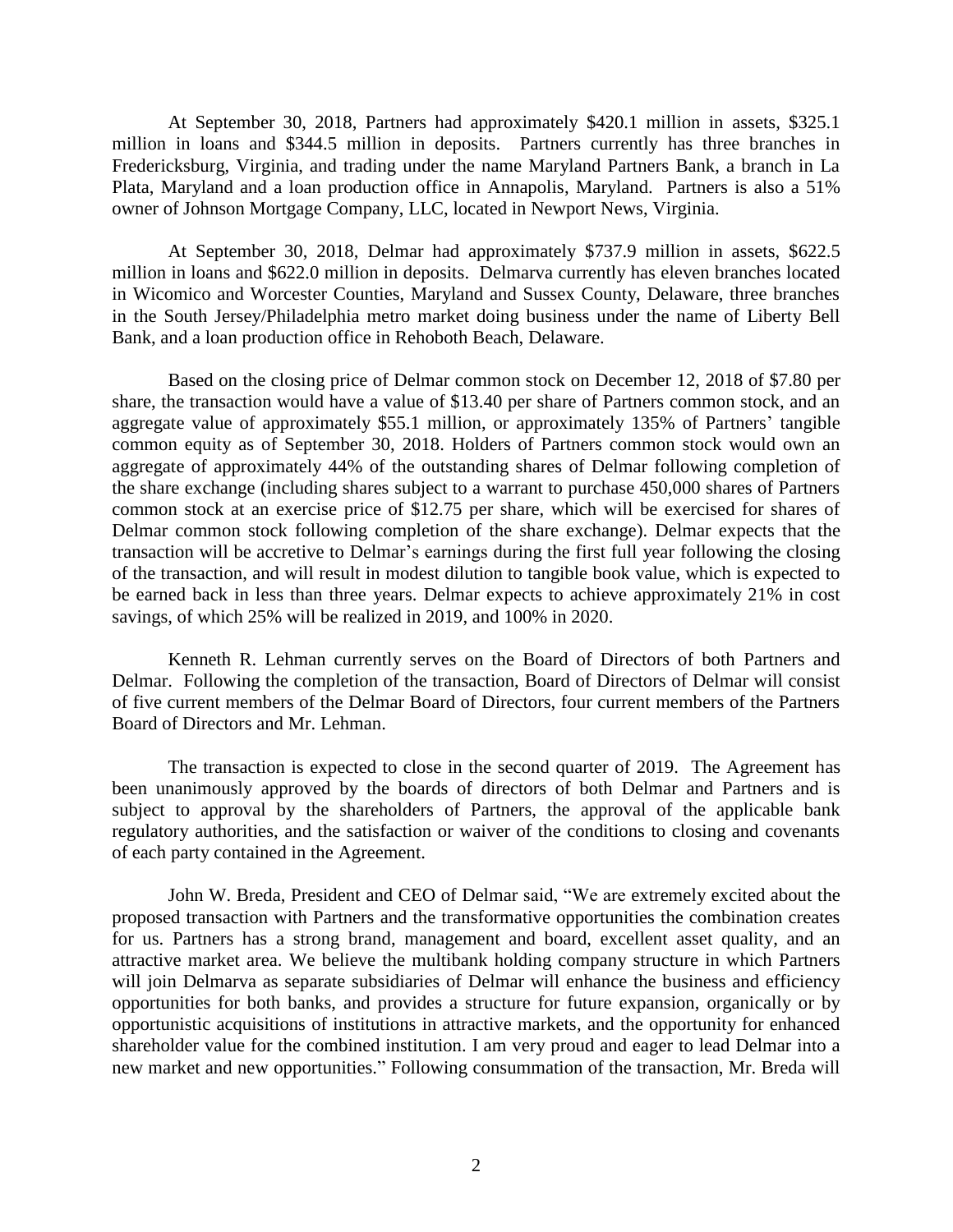continue as President and CEO of Delmarva, and as President and Chief Operating Officer of Delmar.

Lloyd B. Harrison, III, President and CEO of Partners said, "We are thrilled by the opportunity to partner with Delmar. The Bank of Delmarva has been in business for over 100 years. It is a strong, high caliber institution which shares with Partners the values of excellent customer service to the communities in which we operate. This transaction should enhance shareholder value for both companies. The proposed merger of equals and multibank holding company structure will allow us to maintain our identity, while permitting increased efficiencies, greater visibility for our stock, a quarterly dividend for Partners shareholders, and a heightened ability to access the capital markets. This partnership will serve our shareholders, our employees, our customers and our community well. Importantly, it sets the stage for other like-minded community banks to join a multi-bank holding company committed to maintaining separately chartered affiliate banks. This affiliate bank model preserves what is best about community banking – the identities and leadership that make them successful – while achieving scale in a rapidly consolidating industry." Following consummation of the transaction, Mr. Harrison will continue to serve as President and CEO of Partners, and as Chief Executive Officer of Delmar.

Partners was advised by Sandler O'Neill & Partners, L.P. as financial advisor, and Troutman Sanders LLP as legal counsel. FIG Partners, LLC. served as financial advisor, and Buckley Sandler LLP served as legal counsel, to Delmar.

An investor deck containing additional information about the proposed transaction is available on the websites of Delmar (www.bankofdelmarva.com) and Partners (www.vapartnersbank.com).

**About the Companies:** Delmar Bancorp is the holding company for The Bank of Delmarva, which commenced operations in 1896. Delmarva's main office is in Seaford, Delaware and it conducts full service commercial banking through eleven branch locations in Maryland and Delaware, and three branches, operating under the name Liberty Bell Bank, in the South Jersey/Philadelphia metro market. Delmarva focuses on serving its local communities, knowing its customers and providing superior customer service.

Virginia Partners Bank, organized in 2008, is headquartered and maintains three full service offices in Fredericksburg, Virginia, and a branch in La Plata, Maryland and a loan production office in Annapolis, Maryland, operating under the name Maryland Partners Bank.

## **Additional Information About the Share Exchange and Where to Find It**

In connection with the proposed transaction, Delmar intends to file with the Securities and Exchange Commission (the "SEC") a registration statement Form S-4 to register the shares of Delmar common stock to be issued to shareholders of Partners in connection with the transaction. The registration statement will include a combined proxy statement/prospectus that will be sent to shareholders of Partners in connection with the meeting of Partners shareholders at which approval of the share exchange will be sought, as well as other relevant materials regarding the proposed transaction involving Delmar and Partners. A definitive proxy